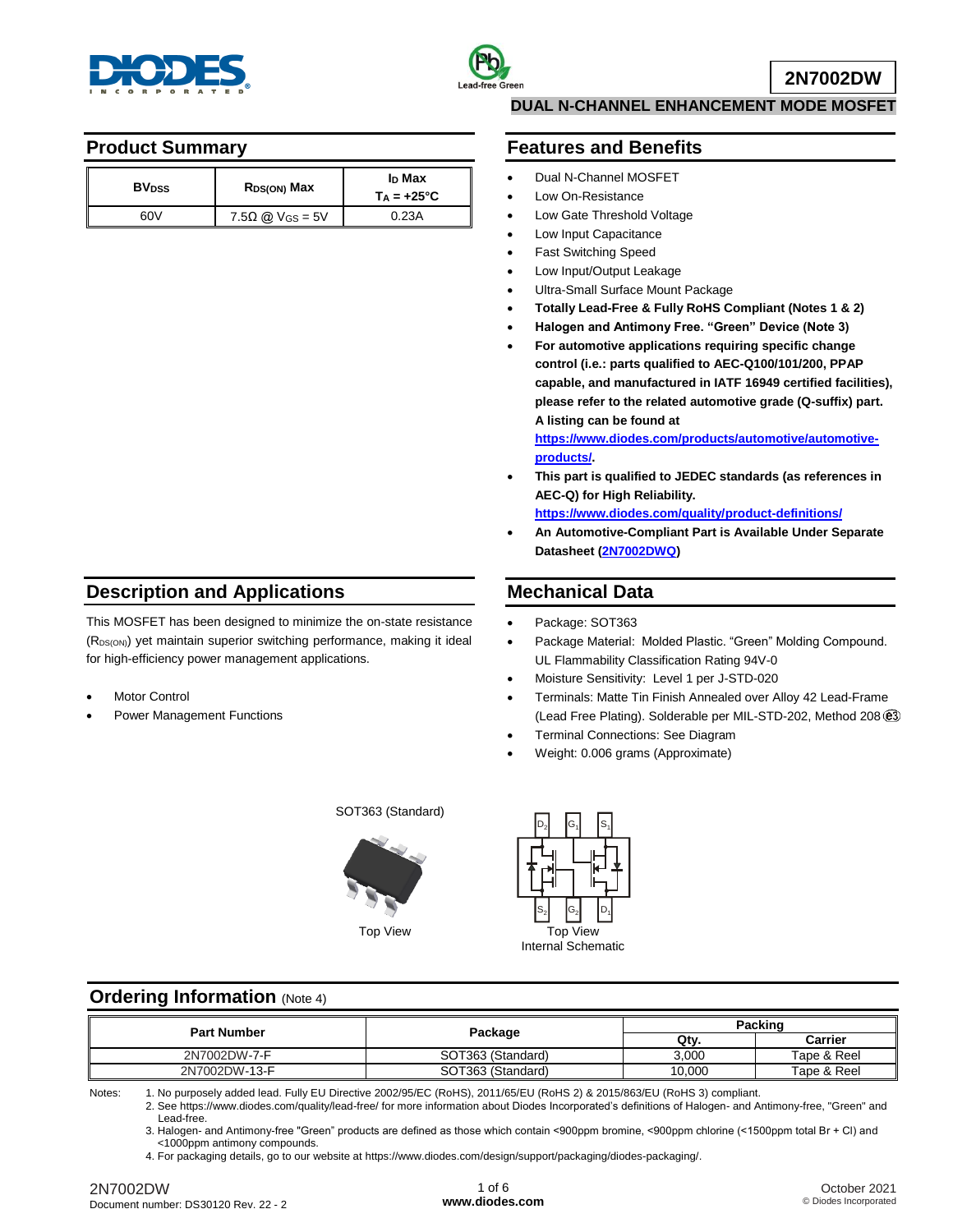

## **Marking Information**



K72 = Product Type Marking Code YM = Date Code Marking Y or  $\overline{Y}$  = Year (ex: I = 2021) M or  $\overline{M}$ = Month (ex: 9 = September)

Date Code Key

| Year         | 2004 |     | 2021 | 2022 | 2023 | 2024 | 2025 | 2026 | 2027 | 2028 | 2029 | 2030 |
|--------------|------|-----|------|------|------|------|------|------|------|------|------|------|
| Code         | -    | .   |      |      |      |      | М    | N    |      | ∍    | D    |      |
| <b>Month</b> | Jan  | Feb | Mar  | Apr  | May  | Jun  | Jul  | Aug  | Sep  | Oct  | Nov  | Dec  |
| Code         |      |     |      |      |      |      |      |      |      |      |      |      |

# **Maximum Ratings** (@ TA = +25°C, unless otherwise specified.)

| <b>Characteristic</b>                                  |                                                                         | Symbol                 | Value       | Unit                 |   |
|--------------------------------------------------------|-------------------------------------------------------------------------|------------------------|-------------|----------------------|---|
| Drain-Source Voltage                                   |                                                                         | <b>V<sub>DSS</sub></b> | 60          |                      |   |
| Drain-Gate Voltage RGS $\leq$ 1.0M $\Omega$            |                                                                         | <b>VDGR</b>            | 60          |                      |   |
|                                                        |                                                                         | Continuous (Note 7)    | <b>VGSS</b> | ±20                  |   |
| Gate-Source Voltage                                    | Pulsed (Note 8)                                                         |                        | <b>VGSS</b> | ±40                  |   |
| Continuous Drain Current (Note 6) VGS = 5V             | $Ta = +25^{\circ}C$<br>Steady<br>$Ta = +70°C$<br>State<br>$Ta = +100°C$ |                        | ID          | 0.23<br>0.18<br>0.14 | A |
| Maximum Continuous Body Diode Forward Current (Note 6) |                                                                         | Is                     | 0.23        |                      |   |
| Pulsed Drain Current (10us Pulse, Duty Cycle = 1%)     | <b>IDM</b>                                                              | 0.8                    |             |                      |   |

## **Thermal Characteristics** (@ TA = +25°C, unless otherwise specified.)

| <b>Characteristic</b>                            |                      | Symbol           | Value           | Unit |
|--------------------------------------------------|----------------------|------------------|-----------------|------|
|                                                  | $T_A = +25^{\circ}C$ |                  | 0.31            |      |
| <b>Total Power Dissipation (Note 5)</b>          | $T_A = +70^{\circ}C$ | $P_D$            | 0.2             | W    |
|                                                  | $Ta = +100°C$        |                  | 0.12            |      |
| Thermal Resistance, Junction to Ambient (Note 5) | <b>Steady State</b>  | R <sub>eja</sub> | 410             | °C/W |
|                                                  | $Ta = +25^{\circ}C$  |                  | 0.4             |      |
| Total Power Dissipation (Note 6)                 | $Ta = +70°C$         | P <sub>D</sub>   | 0.25            | W    |
|                                                  | $Ta = +100°C$        |                  | 0.15            |      |
| Thermal Resistance, Junction to Ambient (Note 6) | <b>Steady State</b>  | $R_{\theta$ JA   | 318             | °C/W |
| Thermal Resistance, Junction to Case (Note 6)    | <b>Steady State</b>  | $R_{\theta$ JC   | 135             | °C/W |
| Operating and Storage Temperature Range          |                      | TJ. TSTG         | $-55$ to $+150$ | °C   |

Notes: 5. Device mounted on FR-4 substrate PC board, 2oz copper, with minimum recommended pad layout.

6. Device mounted on FR-4 substrate PC board, 2oz copper, with thermal vias to bottom layer 1inch square copper plate.

7. Recommended IGSS < +/- 50mA.

8. Guaranteed by design. Not subject to product testing. For single pulse only.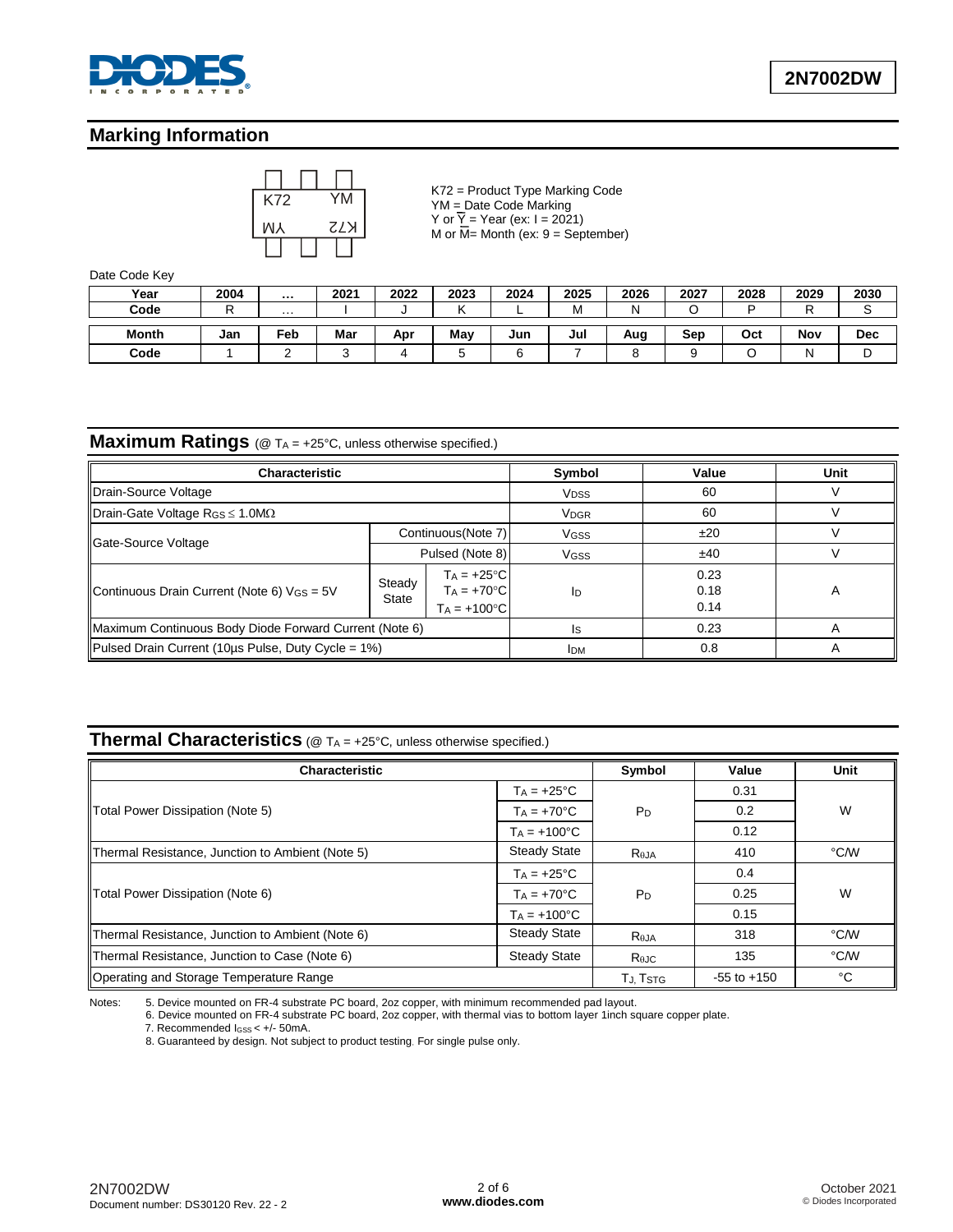

# **Electrical Characteristics** (@ T<sub>A</sub> = +25°C, unless otherwise specified.)

| Symbol<br><b>Characteristic</b>          |                                                                           |                          | Min | <b>Typ</b> | <b>Max</b>  | Unit | <b>Test Condition</b>                                         |
|------------------------------------------|---------------------------------------------------------------------------|--------------------------|-----|------------|-------------|------|---------------------------------------------------------------|
| <b>OFF CHARACTERISTICS (Note 9)</b>      |                                                                           |                          |     |            |             |      |                                                               |
| Drain-Source Breakdown Voltage           |                                                                           | <b>BV</b> <sub>DSS</sub> | 60  | 70         |             | V    | $V$ GS = 0V, $I_D$ = 10µA                                     |
| Zero Gate Voltage Drain Current          | @ T <sub>C</sub> = $+25^{\circ}$ C<br>@ T <sub>C</sub> = $+125^{\circ}$ C | <b>I</b> DSS             |     |            | 1.0<br>500  | μA   | $V_{DS} = 60V$ , $V_{GS} = 0V$                                |
| Gate-Body Leakage                        |                                                                           | <b>I</b> GSS             |     |            | ±10         | nA   | $V$ GS = $\pm$ 20V, V <sub>DS</sub> = 0V                      |
| <b>ON CHARACTERISTICS (Note 9)</b>       |                                                                           |                          |     |            |             |      |                                                               |
| Gate Threshold Voltage                   |                                                                           | $V$ GS(TH)               | 1.0 |            | 2.0         | V    | $V_{DS} = V_{GS}$ , $I_D = 250 \mu A$                         |
| Static Drain-Source On-Resistance        | @ $T_J = +25$ °C                                                          | R <sub>DS(ON)</sub>      |     | 3.2<br>4.4 | 7.5<br>13.5 | Ω    | $V$ GS = 5.0V, $I_D$ = 0.05A                                  |
|                                          | @ $T_J = +125$ °C                                                         |                          |     |            |             |      | $V$ GS = 10V, $I_D$ = 0.5A                                    |
| On-State Drain Current                   |                                                                           | I <sub>D(ON)</sub>       | 0.5 | 1.0        |             | A    | $V_{GS} = 10V$ , $V_{DS} = 7.5V$                              |
| <b>Forward Transconductance</b>          |                                                                           | <b>GFS</b>               | 80  |            |             | mS   | $V_{DS} = 10V$ , $I_D = 0.2A$                                 |
| Diode Forward Voltage                    |                                                                           | <b>V<sub>SD</sub></b>    |     | 0.78       | 1.5         | V    | $V$ <sub>GS</sub> = $0$ V, $I$ <sub>S</sub> = 115mA           |
| <b>DYNAMIC CHARACTERISTICS (Note 10)</b> |                                                                           |                          |     |            |             |      |                                                               |
| Input Capacitance                        |                                                                           | $C$ <sub>iss</sub>       |     | 22         | 50          | рF   |                                                               |
| <b>Output Capacitance</b>                |                                                                           | C <sub>oss</sub>         |     | 11         | 25          | pF   | $V_{DS} = 25V$ , $V_{GS} = 0V$<br>$f = 1.0$ MHz               |
| Reverse Transfer Capacitance             |                                                                           | C <sub>rss</sub>         |     | 2.0        | 5.0         | pF   |                                                               |
| Turn-On Delay Time                       |                                                                           | ID(ON)                   |     | 7.0        | 20          |      | $V_{DD} = 30V$ , $I_D = 0.2A$ ,                               |
| Turn-Off Delay Time                      |                                                                           | ID(OFF)                  |     | 11.0       | 20          | ns   | $R_L = 150\Omega$ , $V_{GEN} = 10V$ ,<br>$R_{GEN} = 25\Omega$ |

Notes: 9. Short duration pulse test used to minimize self-heating effect. 10. Guaranteed by design. Not subject to product testing.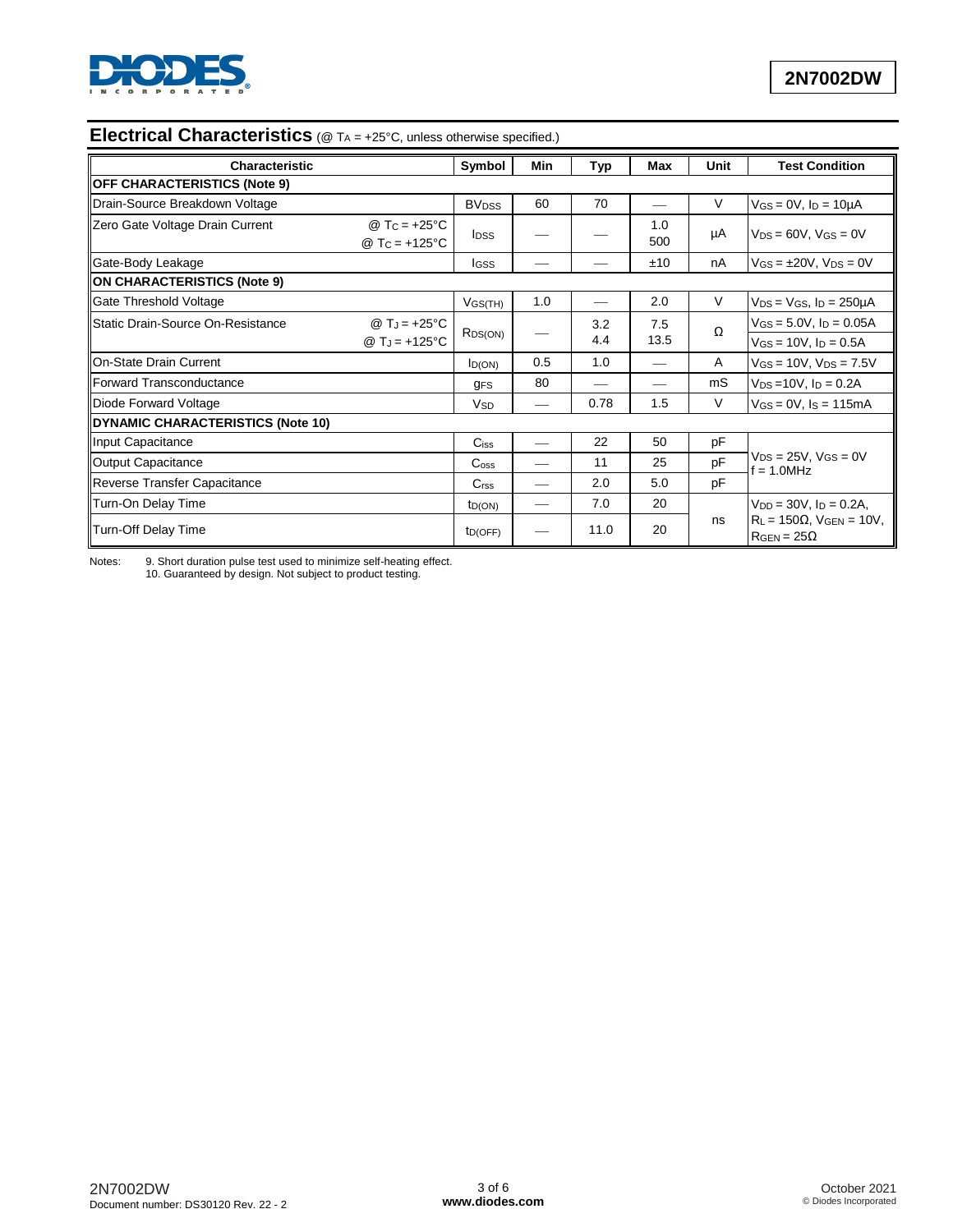

 $T_J = 25^{\circ}C$ 



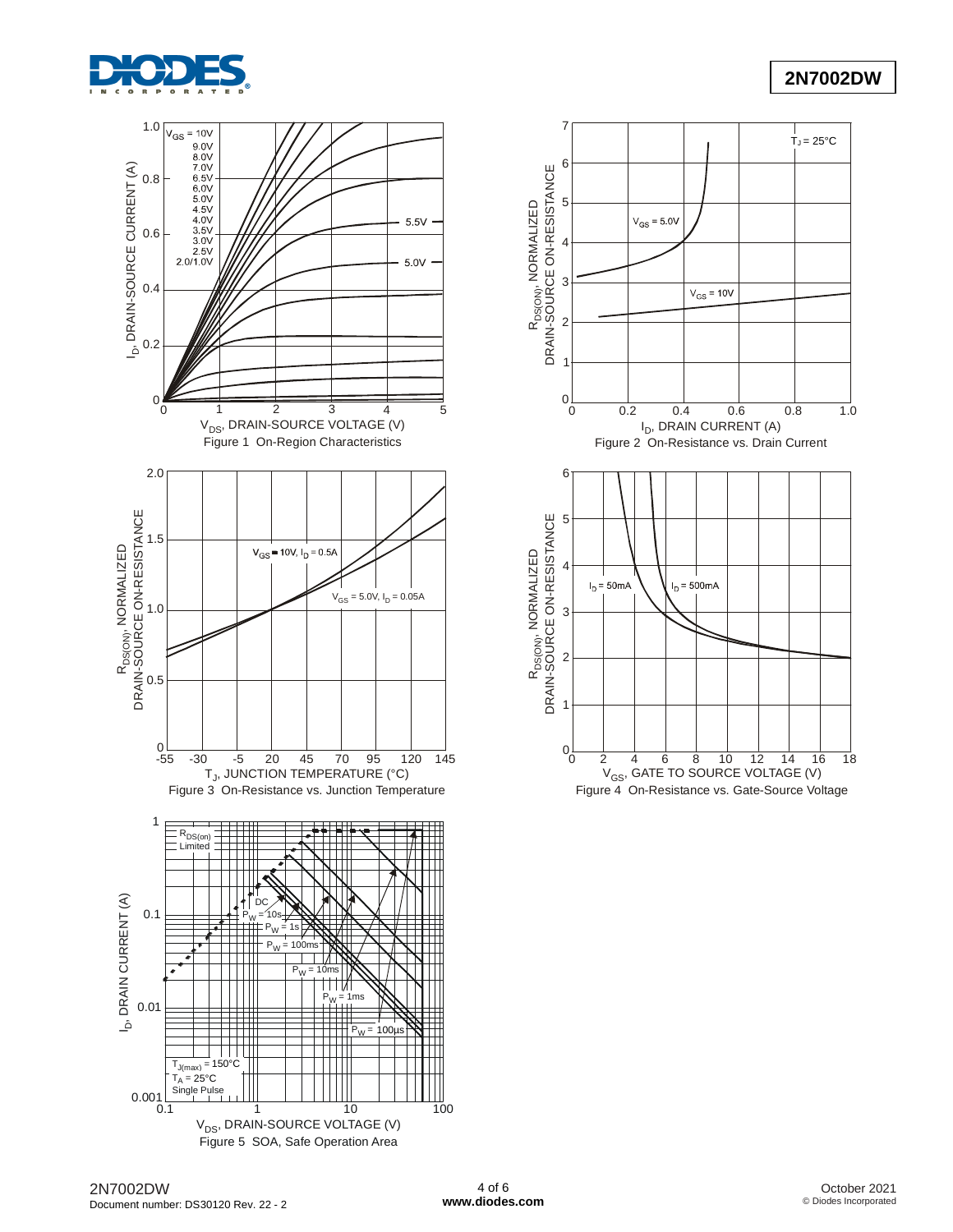

## **Package Outline Dimensions**

Please see http://www.diodes.com/package-outlines.html for the latest version.





| SOT363 (Standard) |      |          |       |  |  |  |  |
|-------------------|------|----------|-------|--|--|--|--|
| Dim               | Min  | Max      | Typ   |  |  |  |  |
| А1                | 0.00 | 0.10     | 0.05  |  |  |  |  |
| A <sub>2</sub>    | 0.80 | 1.00     | 0.90  |  |  |  |  |
| b                 | 0.10 | 0.35     | 0.225 |  |  |  |  |
| C                 | 0.08 | 0.22     | 0.15  |  |  |  |  |
| D                 | 1.80 | 2.20     | 2.00  |  |  |  |  |
| Е                 | 2.00 | 2.45     | 2.225 |  |  |  |  |
| E1                | 1.15 | 1.35     | 1.25  |  |  |  |  |
| е                 |      |          | 0.65  |  |  |  |  |
| F                 | 0.25 | 0.45     | 0.35  |  |  |  |  |
| L                 | 0.25 | 0.46     | 0.355 |  |  |  |  |
| a                 | 0°   | 8°       |       |  |  |  |  |
| A                 | Dil  | nensions |       |  |  |  |  |
|                   |      |          |       |  |  |  |  |

# **Suggested Pad Layout**

Please see http://www.diodes.com/package-outlines.html for the latest version.

**SOT363 (Standard)**

**SOT363 (Standard)**



| <b>Dimensions</b> | Value   |
|-------------------|---------|
|                   | (in mm) |
| С                 | 0.650   |
| G                 | 1.300   |
| x                 | 0.420   |
|                   | 0.600   |
|                   | 2.500   |